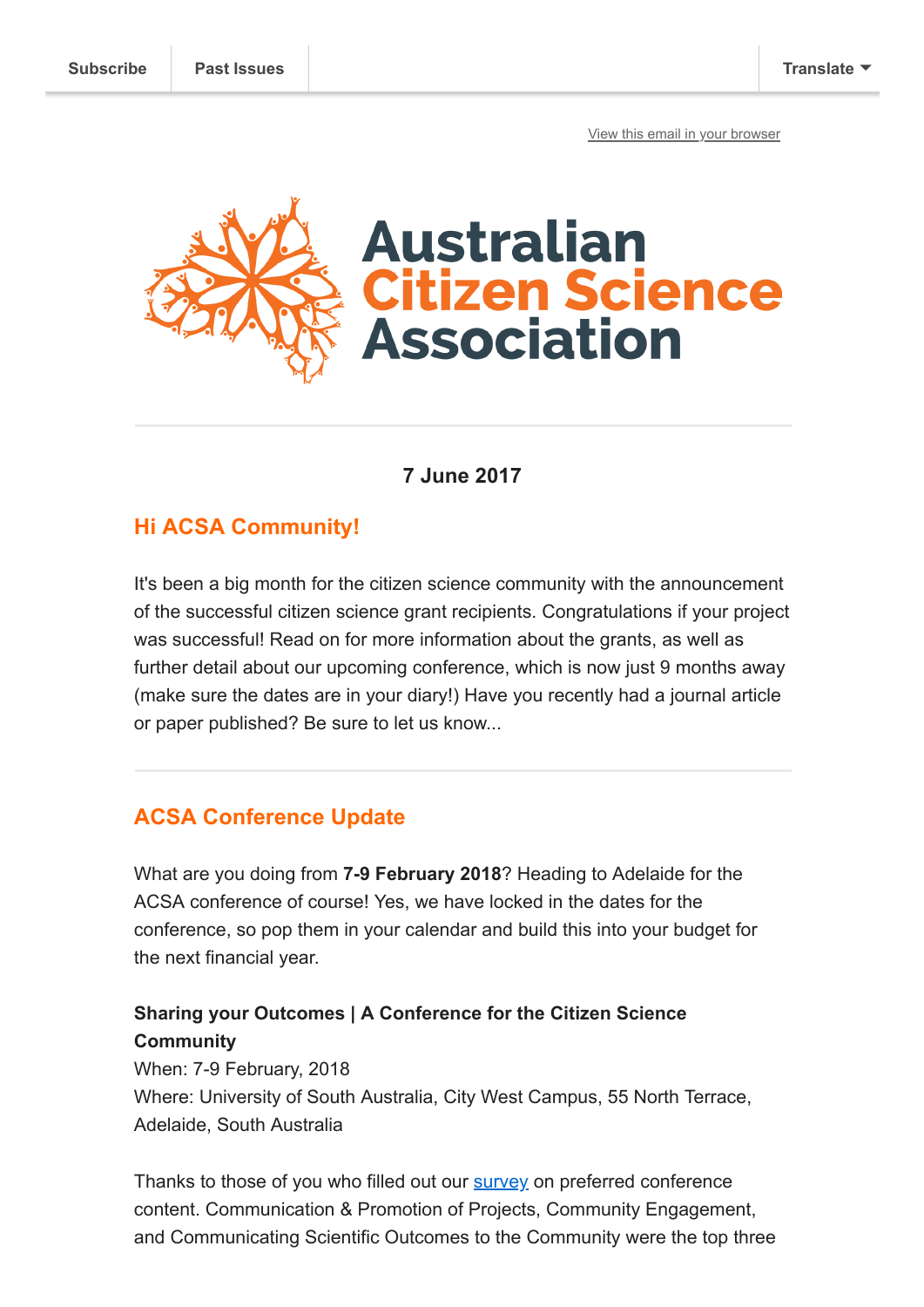Want to have your say? The survey is still open, fill it out [here](https://goo.gl/forms/QNFAiu5PDT9THnI23)!

#### **Partnership Opportunities**

Sharing your Outcomes | A Conference for the Citizen Science Community offers a range of partnership opportunities, from comprehensive sponsorship packages, to opportunities to support keynote speakers to funding scholarships to ensure the conference is accessible. Support for this conference provides a platform to reach a diverse, energetic, national audience working in many aspects of science, research, policymaking and the community. Sponsorship can include promotional opportunities online and through the broader ACSA email list in the lead up to the conference.

Please contact Amy on [info.acsa01@gmail.com](mailto:info.acsa01@gmail.com) or (02) 6320 6121 for further information about partnership opportunities.

### **Citizen Science Grant Recipients**

Did you see the media release announcing the successful citizen science grant recipients? It was an extremely competitive grant round with 386 applications being received (yes, 386!) This shows just how much interest and activity there is nationally in the citizen science space. Of the 386 applications, 13 were awarded funding to develop and/or expand citizen science in a wide variety of ways.

The successful projects include those proposing to:

- understand the environmental effect of sunscreens on marine ecology in Port Philip Bay

- map the national distribution of frog populations using an app that identifies frogs by their call

- engage with aboriginal citizens of Arnhem Land to develop cross-cultural tools to assess the biodiversity of remote Australia

- DNA-test possum scats to investigate antibiotic resistance in native animals
- understand the composition of household dust and its associated health risks
- help improve satellite-based water quality detection

- collect information about microbat populations and their habitats in the Murray-Darling basin region

- test the effectiveness of biofertilisers using communities in the south-west of WA

If you weren't successful this round, we encourage you to apply in future rounds as well as keeping your eye out for any other funding opportunities.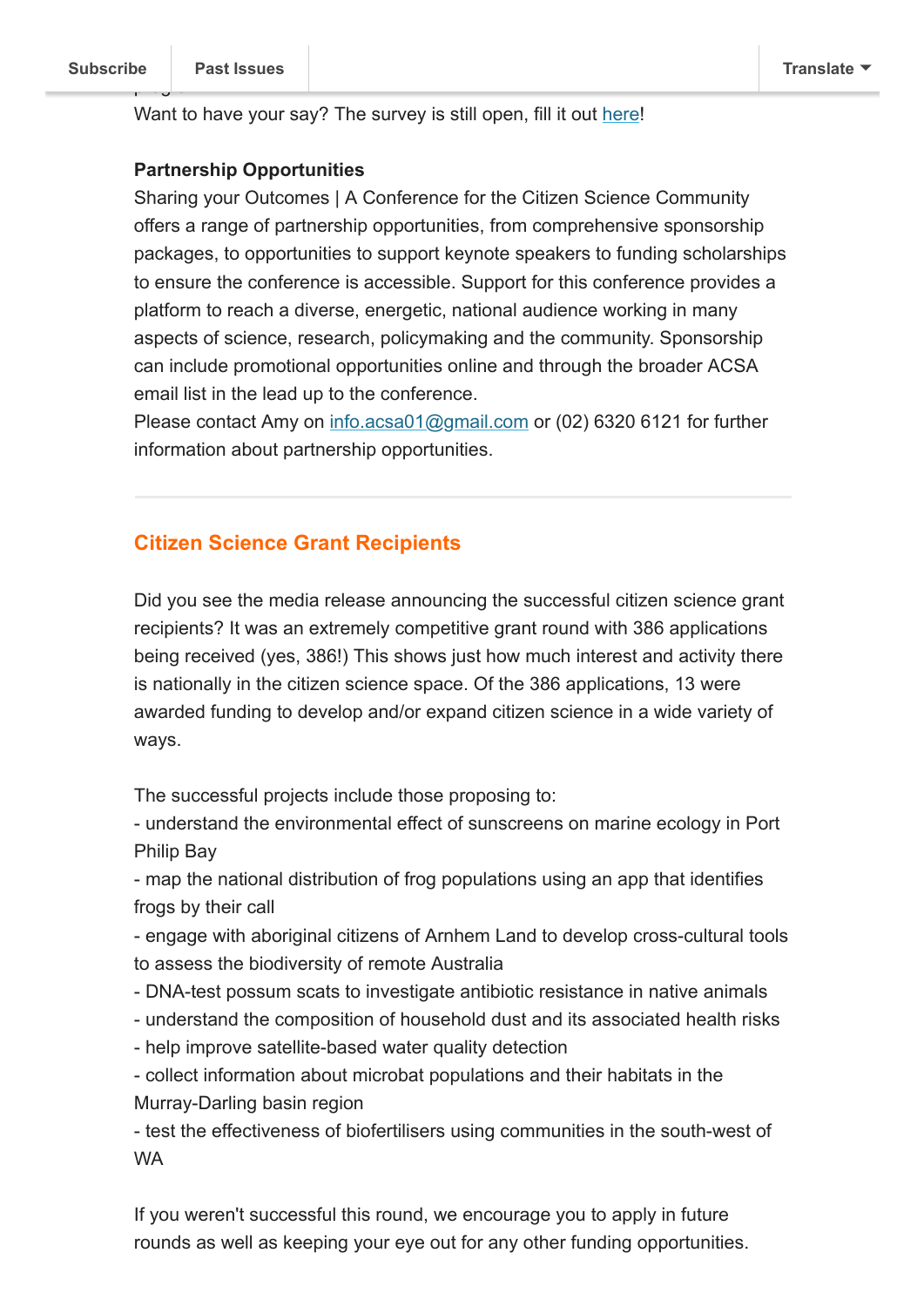the bottom drawer! You are most welcome to start a thread in the ACSA [discussion group](https://groups.google.com/forum/#!forum/citizenscience-australia) if you would like to get in touch with other applicants, cooperatively share ideas and make connections for the next round, provide ideas for ACSA or perhaps generate feedback for Inspiring Australia.

ACSA is thinking about how we can best capture the interest that was generated from this grant round, we will keep you posted on any outcomes.

Full details of the grant recipients and their projects can be found [here](https://www.business.gov.au/assistance/inspiring-australia-science-engagement/citizen-science-grants/citizen-science-grants-grant-recipients).

### **ACSA Publications List - Issue #3**

The ACSA publication list is a quarterly electronic listing of publications in the field of citizen science within the Australian Community. The listing is intended to inform those within the Australian citizen science community of recently **accepted papers, conference proceedings, book chapters and dissertations**. You can contribute to this list!

We are currently accepting all publications connected to Australian citizen science that have been published since March, 2017. For your submission to be included, please provide the information listed below by **June 23, 2017.**

Please only submit those publications where you are the author and only include those that have been ACCEPTED for publication.

#### **How to submit a contribution to the listing:**

Submitting a contribution can be done by sending an email to Julie via [acsa.pubs.list@gmail.com](mailto:acsa.pubs.list@gmail.com) with the following information:

- title
- author's names and addresses (or affiliations)
- abstract
- the journal/proceedings/book with a link to the published document

If you have any questions or suggestions on how the publication list can be improved, please let us know at [acsa.pubs.list@gmail.com](mailto:acsa.pubs.list@gmail.com).

We are looking forward to hearing about all the great work that everyone is doing!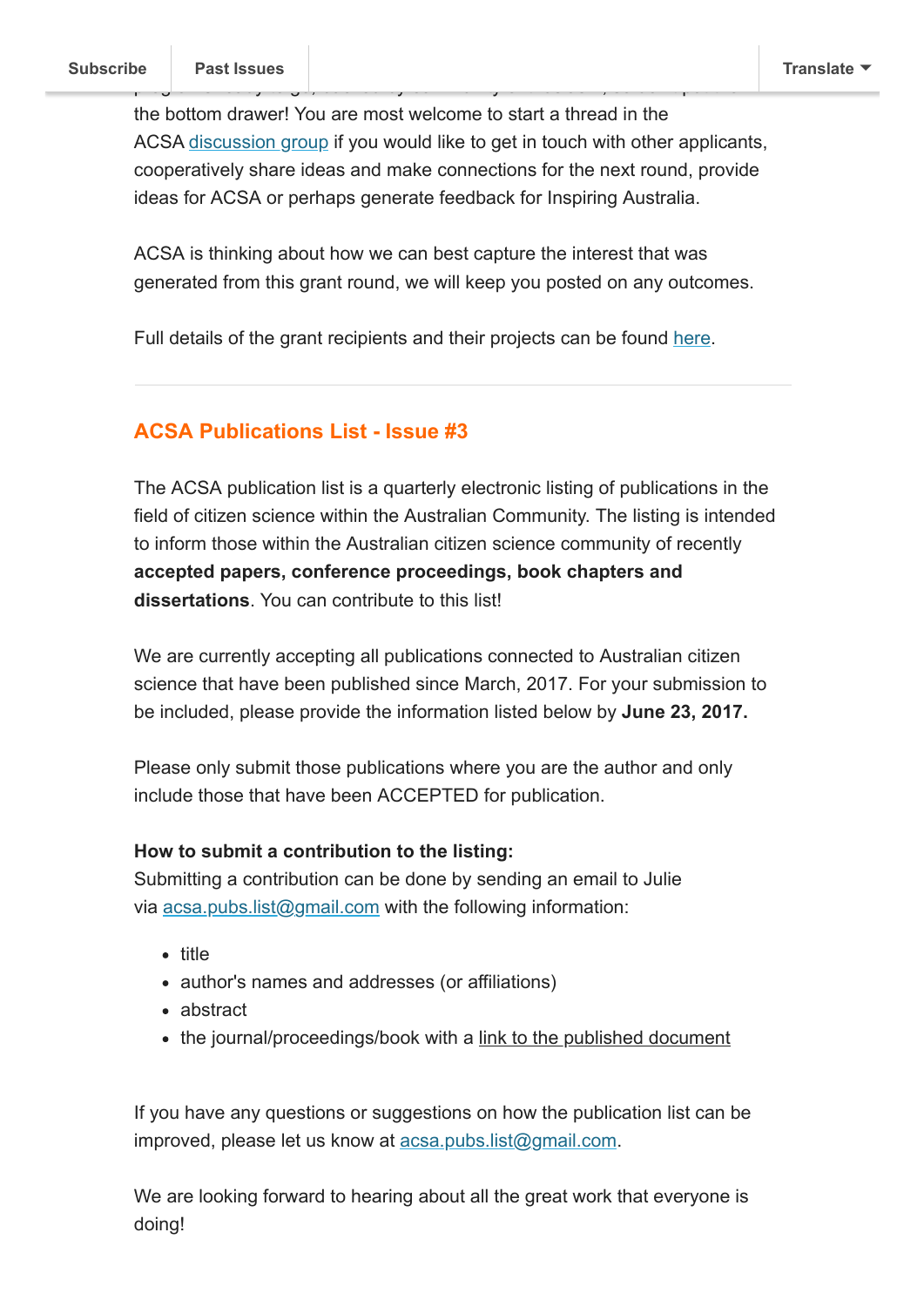Julie Banfield, Colleen Foelz, Jessie Cappadonna & Ellie Downing

### **Meet your ACSA Team**

Jessie Cappadonna is a returning member to the ACSA Management Committee, in the role as General Member. Jessie is based in Brisbane.

Jessie currently researches how to engage citizen scientists with bioacoustics as a PhD student at the Queensland University of Technology. With a background in ecology and communication, Jessie has a long standing passion for engaging members of the public with scientific research as citizen scientists. Having been involved with ACSA since the initial 2014 workshop in Brisbane, Jessie has had the opportunity help drive ACSA strategic planning and development. Jessie and Michelle Neil co-developed ACSA social media ([Twitter,](https://twitter.com/CitSciOZ) [Facebook](https://www.facebook.com/AustralianCitizenScienceAssociation), & [LinkedIn\)](https://www.linkedin.com/grp/home?gid=6721312) in the early days, and since then Jessie has led the development of ACSA's communication plan and new website, as well as liaised with folks at ALA for the [national project finder](https://biocollect.ala.org.au/#isCitizenScience%3Dtrue%26max%3D20%26sort%3DdateCreatedSort%26isWorldWide%3Dfalse).

Additionally, Jessie contributed to [a j](http://doi.org/10.4018/978-1-5225-0962-2.ch002)[ournal article](http://doi.org/10.5334/cstp.55) [and book](http://doi.org/10.4018/978-1-5225-0962-2.ch002) chapter discussing how global associations are currently working together and planning to do so in the future. Jessie is also passionate about understanding past, present, and future diversity citizen science across the nation, and looks forward to continue learning from the community!



**Please consider helping spread the word about ACSA by sharing this newsletter with people engaged in citizen science! Thank you for your continued support and interest in ACSA.** If you have any questions, please don't hesitate to contact us: [info.acsa01@gmail.com](mailto:info.acsa01@gmail.com) or via our [website](http://csna.gaiaresources.com.au/wordpress/contact-us/). Erin, Stephanie, Alexis, Ellie, Jessie, Kylie, Jenn, Paul and Amy